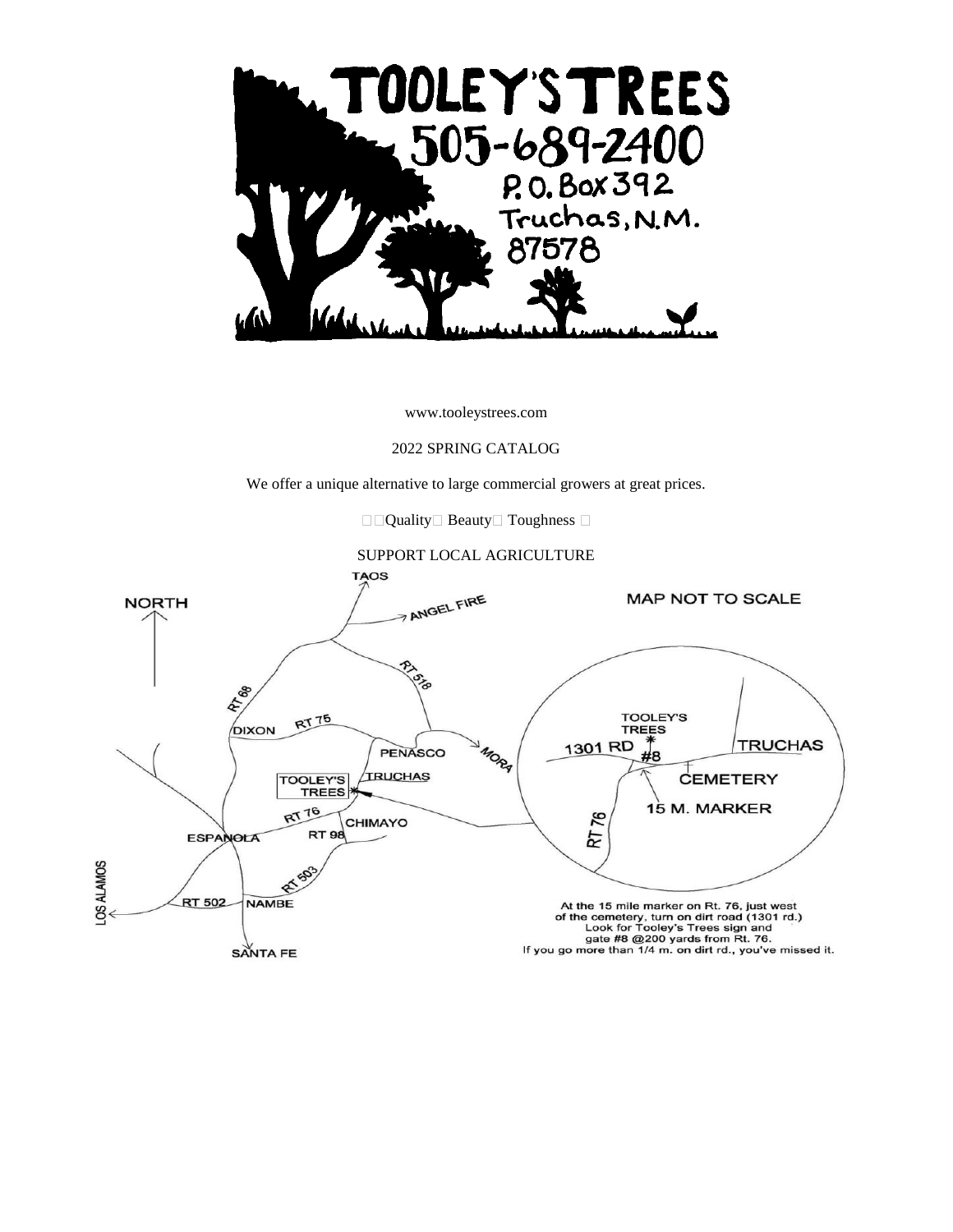### TOOLEY'S TREES & KEYLINE DESIGN P.O.BOX 392 1301 RD. #8 TRUCHAS, NM 87578 (505) 689-2400 E-mail: info@tooleystrees.com NM Nursery License # 6241 www.tooleystrees.com

Tooley's Trees is a retail and wholesale nursery in Truchas, NM, on the highroad between Santa Fe and Taos, at 7,960'. Focusing on varieties that are drought tolerant and adapted to high pH, we grow species trees, shrubs, and grafted fruits. We grow our trees and shrubs in native soil contained in fabric bags and rootmaker pots. Our stock is grown with organic methods and we practice holistic orchard management. These practices are time consuming and labor intensive, but result in healthier plants, soils, water quality and beneficial insect populations.

We will have many heirloom and uncommon varieties of grafted apples, apricots, plums, pears and cherries in the late summer or fall but have limited inventory of fruit trees for this spring. Some of them may be new to you but are an opportunity for you to grow varieties that have all but disappeared from our markets. Our grafts are on rootstocks carefully selected to match climate and soil types in this area. Our species trees and shrubs are easy to care for and will provide screening, habitat and food for wildlife and yourself.

We believe in selling small caliper trees with well-developed root systems. The fabric root bags we plant in are key factors in building a fibrous root structure. Smaller caliper trees establish more quickly with less transplant shock, and grow more vigorously in difficult sites than large caliper trees.

All our plants are healthy and true to name. Their survivability depends on their care once they leave this farm. No other warranties are implied. But if you have questions, please contact us by phone or email.

Thank you for your support, and for buying local,

Margaret + Coordon

Gordon Tooley and Margaret Yancey

HOURS FOR RETAIL SALES:

April 1 through May 29- Fridays, Saturdays and Sundays from 8-5. Closed Easter Sunday. We will be closed for the summer, re-opening in September.

WE DO NOT ACCEPT CREDIT CARDS. CASH OR CHECK ONLY PLEASE

### **TREE AND SHRUB PLANTING GUIDELINES**

*The most common reasons for plant failure are planting too deep and over amending the soil.*

### **THE ADVANTAGES OF FABRIC ROOT BAGS**

- Plants grown in fabric bags are healthier and grow faster than plastic container grown stock.
- Containers are more susceptible to problems of inadequate or excess water and fertilizer.
- Roots often circle in pots.
- Plants grown in root control/rootmaker bags have fibrous roots.
- The tough fabric of the bag prunes the root structure so shock is reduced when the tree or shrub is transplanted.
- 90% of the plant's root structure remains intact in the bag.
- Traditional field digging can cut away too much of the root structure.
	- At the nursery it is easier to keep bagged stock from drying out or tipping over than containerized stock.

### **INSTRUCTIONS FOR PLANTING FROM ROOT BAGS**

Remove the bag before planting the tree.

Cut the fabric from top to bottom and peel it away.

Occasional roots may be caught in the fabric – cut these with hand pruners.

Do not jerk the fabric away from the root ball.

### **SITE PREPARATION**

Dig shallow planting holes two to three times as wide as the root ball. Wide, shallow holes encourage horizontal root growth that trees and shrubs naturally produce. Trunk flare should not be below grade. In well-drained soil, dig holes no deeper than the trunk flare. In poorly-drained clay soil, dig holes two to four inches shallower so that trunk flare is higher than grade. This will help prevent crown rot.

Don't dig holes deeper than trunk flare or put loose soil beneath roots, because loose soil will settle over time, leaving trees and shrubs planted too deep. Widen holes near the soil surface where most root growth occurs. Score walls of machine-dug (auger, backhoe) holes to remove glazing.

Backfill holes with existing unamended soil. **Do not incorporate organic matter into backfill for individual planting holes.** This can cause problems with water movement and root growth between the root ball, planting hole, and surrounding soil. Backfill with soil, then water thoroughly to settle out air pockets. Then water again. Cover any exposed root ball tops with mulch, but keep the mulch 2" away from the trunk flare. Spread any soil amendments you like to use around the tree on the surface of the soil, under the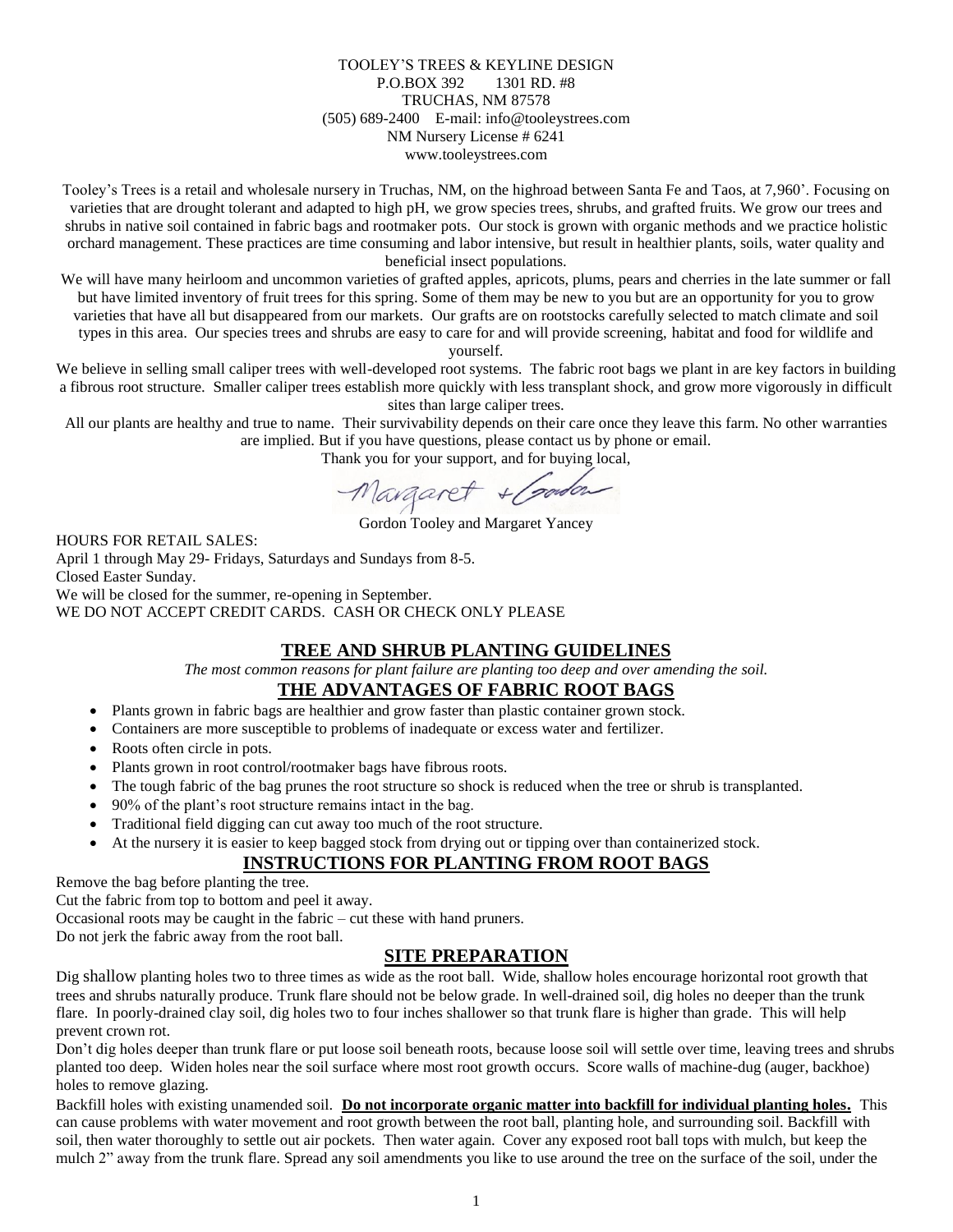mulch. Soil builds from the top down so the amendments will do your plants more good spread in a wide area than dumped in the planting hole.

### **TREE CARE AFTER PLANTING**

Remove tags and labels from trees and shrubs to prevent girdling branches and trunks. Make a map of planted area.

Good follow-up watering helps promote root growth. Drip irrigation systems and water reservoir devices facilitate efficient watering. Mulch, but don't over mulch, newly planted trees and shrubs. Two to three inches of mulch is best; less if a fine material, more if coarse.

Keep mulch from touching tree trunks and shrub stems. This prevents disease, insect and rodent problems if using organic mulches, and bark abrasion if using inorganic mulches.

Don't use black plastic beneath mulch around trees and shrubs because it blocks air and water exchange.

Only stake trees with large crowns or those situated on windy sites or where people may push them over. **Stake for a maximum of one year.** Allow trees a slight amount of flex rather than holding them rigidly in place. Use guying or attaching material that won't damage the bark such as wide cloth straps. Wrap the strap once around the trunk at half the height. Use 2 wood stakes, not metal. To prevent trunk girdling, remove all guying material after one year.

Most trees should not have their trunks wrapped. Wrapping often increases insect, disease, and water damage to trunks.

### **\*\*\*VERY IMPORTANT PROTECTION FOR YOUR TREES\*\*\***

For protection against small animals or equipment damage, install guards or a circle of ¼" hardware mesh fencing to protect the trunk. Be sure the guards or mesh are loose-fitting and permit air circulation. Remove plastic guards in spring. For protection against larger animals (like deer) install a large ring of field fencing to keep the animals from nibbling at the leaves and young branches.

### **TREE PRUNING**

Pruning is a very intuitive process. "Touch Trees". Feel that trees are living organisms; get to know your subjects. They all have different growth patterns to observe. Work with the natural form the trees possess.

Be a good investigator, take your time, pay attention to details, do a good job, educate yourself.

### **Why to Prune**

- Control size and develop strong tree structure
- Reinvigorate old wood to productive wood
- Decrease vigor, issue new responses at cut site
- Increase fruit spurs and thin fruiting wood
- Open up canopy for better light penetration and air circulation
- Remove weak crotch angles
- Remove competing branches
- Remove co-dominate branching, crossing, and dead branches
- Remove interior non fruiting and marginal fruit sites( fruit spurs growing below branches)
- No sealers or paint on any cut surface ever
- Pruning influences fruit quality and balances vegetative growth with fruit load

### **General Rules**

- Never remove a branch or twig without having a reason to do so.
- Don't remove lower branches too early, lower branches aid in trunk flair, good anchorage, and branch development
- Seedling trees usually need less or very little pruning to maintain a natural habit
- Clonal rootstock tend to need more maintenance due to tendencies to produce more branches that want to grow vertical
- Spur types need very little training, thinning, or heading
- Pruning is a dwarfing process, increases vegetative growth, stimulates wood replacement, and reinvigorates tired, low productive wood
- Pruning reduces yield, removal of wood with flower buds reduces potential fruit,
	- o Yields are less but quality is improved by size.
	- o Weight load to scaffold is reduced- especially important in young trees
- Never top an established tree to lower size!
- Pay attention to natural tree shapes, try to work with what the tree wants to do.
- In most cases you can follow up with pruning that complements natural branching rather than making them do what they may not want to do.
- Tool hygiene; clean, sharp, keep off the ground, wipe or spray with 90 percent alcohol, approved bactericides and fungicides, or 5% bleach and water
- Cut or chip the cut branches and twigs into small pieces to create Ramial wood mulch. Remove all diseased wood.

### **Types of Cuts**

Pruning is: thinning, heading , bench cuts, notching to increase or decrease bud vigor

Thinning cuts: removal of competing branches and twigs, opens up light and air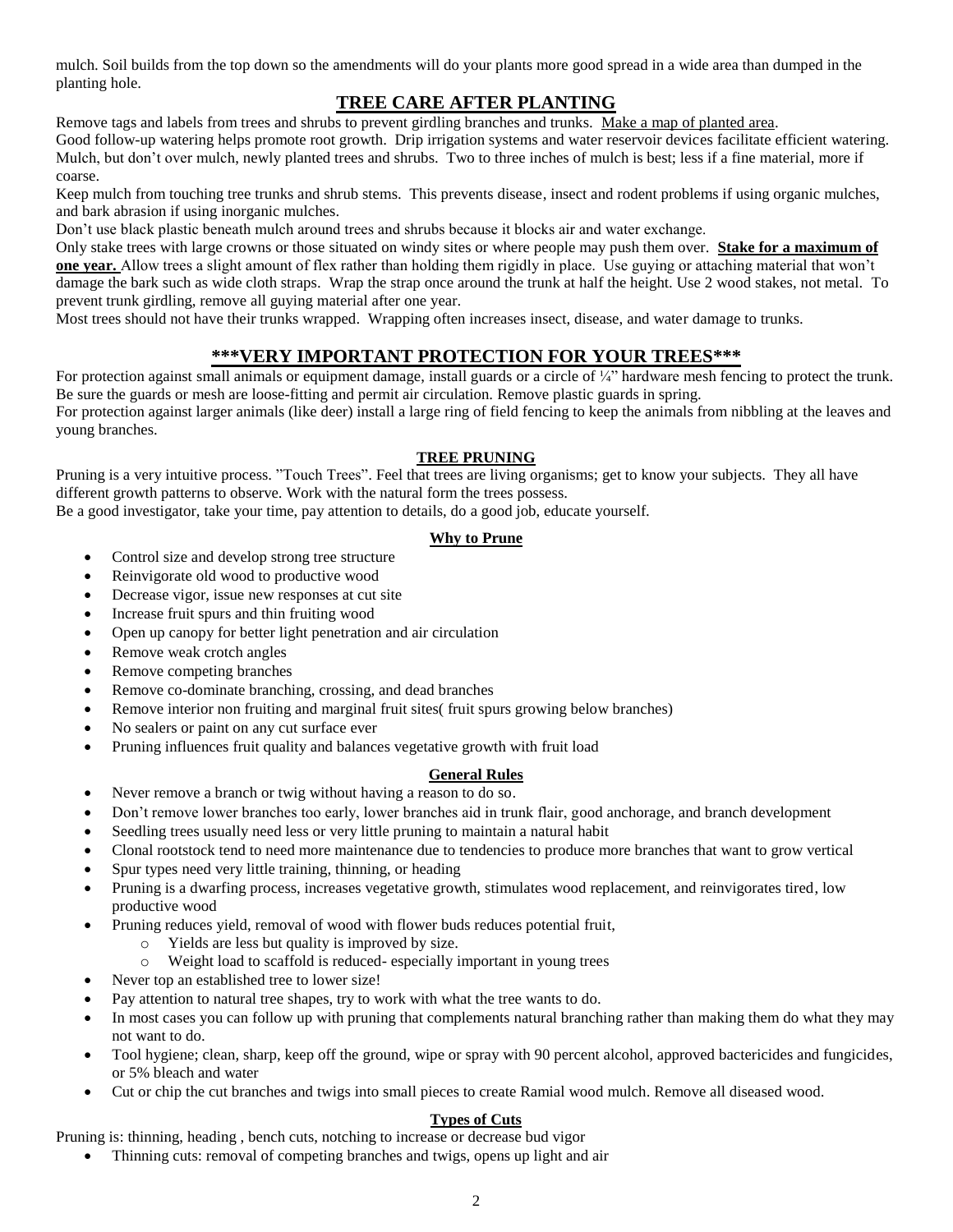- Heading cuts: reduce apical dominance, reduce length, control height and width, send new vigor to the next 3 to 5 buds below the cut to direct growth to spurs
- Never make flush cuts, they callus improperly and increase decay surface area
- Avoid stub cuts, final cuts should be at collar or branch bark ridge

### **Timing of Pruning**

- Things that flower first, get pruned last; late in the dormant season or very early in the spring before bud break
- Heavy pruning in the growth flush, and before leaf drop in the fall should be avoided
- No more than 1/4 of the trees canopy should be removed per season
- Young trees can respond to heavy pruning better than established trees
- Trees don't heal, they seal. Cutting wood at any time stimulates cell activity at the cut site to compartmentalize cell walls to seal out infection
- Early winter pruning can cause winter damage and interrupt dormancy clock, even causes some species to break bud too soon. It should be avoided.

### **Dormant Season Pruning**

- Dormant pruning stimulates wood replacement, don't remove a branch unless you have a reason and make yourself aware of the response the tree will make at that site
- Very late winter or early spring is the preferred time to prune. This can aid in preventing premature bud break, fruit loss, and winter damage.
- Pruning delays fruiting, unpruned trees will flower and fruit sooner
- One to four year old trees should not be pruned too much in winter for these reasons
- Stone fruits (apricots, plums, cherries, peaches, nectarines) sometimes experience limb die back or gummosis caused by the fungus Eutypa lata or Cytosporina. It is safer to prune these in early summer during periods of low humidity.

### **Summer Pruning**

- Summer pruning encourages spur formation and can lessen water sprout competition in trees that are heavily pruned or have an umbrella formation
- Summer pruning reduces canopy and root growth due to loss of leaf surface, can affect trunk flair and retard vigor in young trees, and delay fruiting
- Summer pruning stiffens branches so use caution when pruning narrow crotch angles that will eventually be pushed out with limb spreaders, since this can cause included bark which is more prone to splitting
- One to four year old trees should not be pruned too much in summer for these reasons
- Summer pruning can help bring biennial croppers into a more annual cycle
- Summer pruning is preferred for stone fruits

### **ADDITIONAL RESOURCES**

'**The Apple Grower**', '**Mycorrhizal Planet'** or '**The Holistic Orchard**'- Michael Phillips. We encourage everyone to read these. They cover all aspects of tree care, healthy orchards and wildlife habitat. Also check out and support: www.GrowOrganicApples.com for a wealth of helpful information- not just on apples.

Alex Shigo – Anything he published

**'Physiology of pruning fruit trees**'- publication number 422-025, Virginia Tech cooperative extension

Cornell Cooperative extension publication #112

NMSU cooperative extension bulletins

'Encyclopedia of Organic Growing'- Rodale press

'The Pruning Book' or 'Grow Fruit Naturally' Lee Reich

'Organic Orcharding'- Gene Logston

'Fruit, Berry and Nut Inventory' Seed Savers Exchange

'Growing Food in the Southwest Mountains' Lisa Rayner

'Will Bonsall's Essential Guide to Radical, Self-Reliant Gardening' Will Bonsall

'Call of the Reed Warbler' Charles Massy

For more information on tree planting, look at the International Society of Arboriculture's website:

http://www.treesaregood.org/treeowner/plantingatree.aspx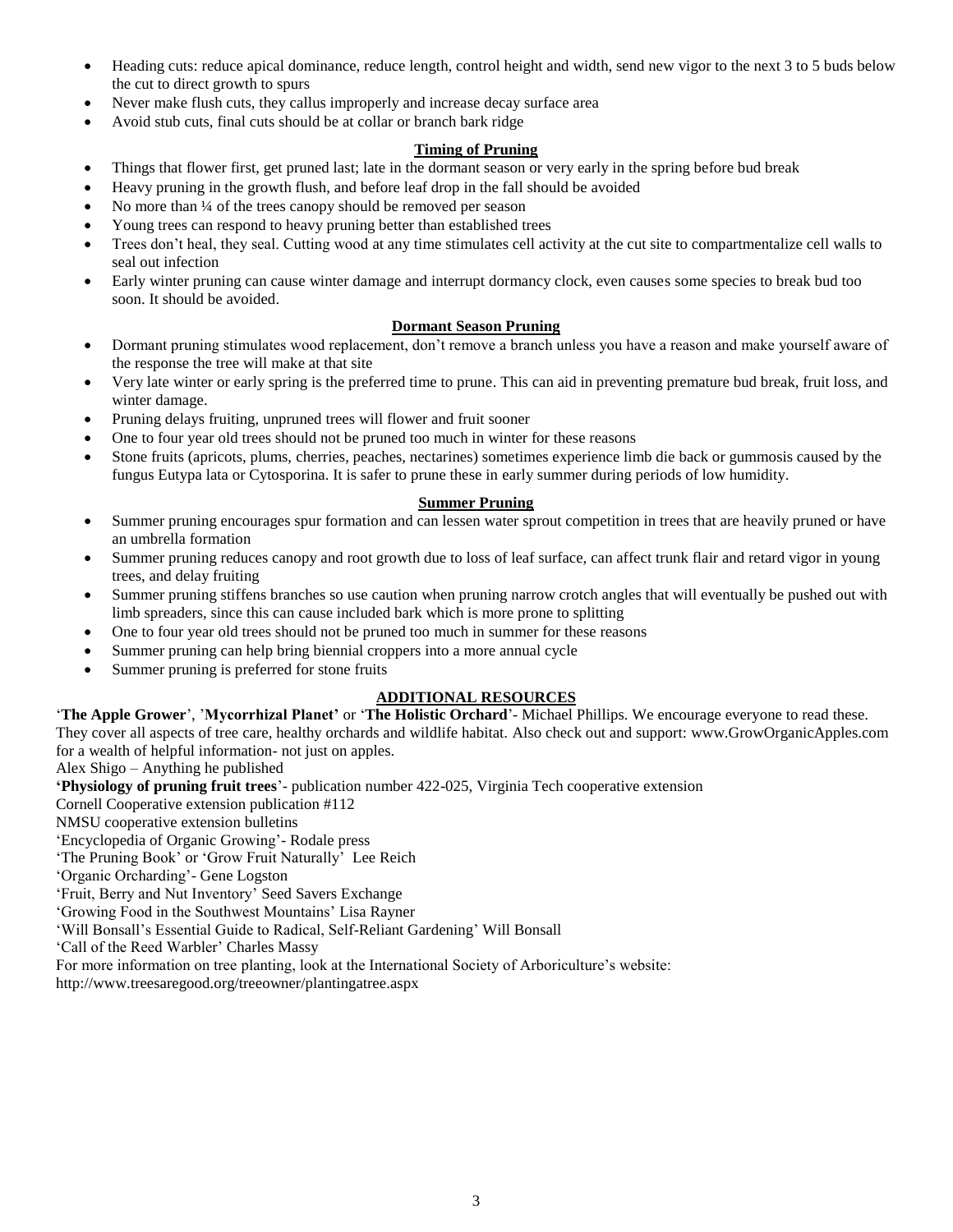### **SPECIES TREES & SHRUBS**

### *Acer tataricum/***Tatarian Maple**

Zone 3. 15'-20'. Width comparable to height. A large multi-stemmed shrub or a small rounded wide-spreading tree. Dark green in summer, yellow and red in fall. Tolerant of adverse conditions including drought and high pH. Good where a small tree is desired. Local beekeepers tell us that the bees love its early season flowers.

### *Picea pungens***/Colorado Spruce &** *Picea pungens glauca* **/Colorado Blue Spruce**

To 100', Zone 2. Foliage bluish-green or silver. Broad dense narrow pyramid with horizontal stiff branches to the ground. Is more drought tolerant than other Picea. Native to the southwestern states.

### *Picea schrenkiana'tianshanica'***/ Schrenk Spruce**

Zone 4. Introduced from Central Asia in 1877. Height: 80 ft Spread: 20 ft. Annual growth rate less than 12 inches. Schrenk Spruce is native to Asia and it is relatively rare in landscapes. The crown is pyramidal to somewhat oval. The horizontal branches do not develop the drooping habit that is typical of other spruces. The bark is purplish-gray and flakes off to reveal orange-brown new bark.

#### *Populus x acuminata/***Lanceleaf Cottonwood**

25' to 45'. Zone 3. Upright form with broad spreading crown. Introduced into cultivation in late 1800's. Good alternative to Aspens for lower elevations. Greenish, yellowish bark. Fairly fast growing, hardy, cottonless shade tree.

### *Prunus tomentosa***/Nanking Cherry**

10', Zone 2. Bark is shiny, reddish-brown and exfoliating. Leaves are dark green, flowers are pinkish in bud, changing to white and fragrant. One of the earliest flowering prunus species. The fruits are scarlet, ripening June through July. Good windbreak filler, drought tolerant.

### *Rhus trilobata***/Skunkbush or 3 Leaf Sumac**

To 6', Zone 2. Medium, informal shrub, clumping habit makes a natural low hedge. Brilliant yellow to red fall color. Very drought tolerant. Refreshing drink can be made from the berries.

### *Ribes rubrum 'Red Lake'***/Red Lake Currant**

Zone 2-6. Superior strain of *Ribes rubrum*. Compact clusters are medium to large, 4" long with 8-10 berries. Long stems for easy picking. Large ½" diameter dark red berries. Excellent for jellies, preserves, tarts and muffins. Makes sparkling red jelly. Strong, vigorous, upright bush with dense foliage; 4'-6' tall and 2'-5' wide. Early bearing; produces fruit on two-year and older wood. Long ripening season; holds well on the bushes. Remains productive in partial shade. Excellent bird forage and windbreak plant. Ripens during July.

### *Ribes rubrum'Pink Champagne'***/Pink Champagne Currant**

Zone 3-8. Red x white currant cross. Compact bush produces large clusters of light pink berries. Not as tart as red currants. Good for fresh eating, cooking and preserving. Resists mildew, rust and aphids. Easy to grow. Sun or part shade. Ripens in July.

### *Sambucus nigra/***Samdal Black Elderberry**

Zones 3-8. This is one of several newer elderberry varieties from Denmark. Plants are vigorous, producing long shoots from soil level one growing season and bearing fruit the next. These are removed after bearing and replaced by the current year's growth. This makes the plant easy to prune and manage as a bush. Large fruit clusters with good flavor ripen in August each year. Berries have high anthocyanin content. Both varieties, or another *S. nigra* cultivar, are required for cross pollination.

### **GRAFTED APPLES**

We try to have a large selection of heirloom and newly developed grafted apples to offer you. We do much of the grafting here on the farm and select rootstocks and scion wood that should be productive in Southwestern soils and in this climate. These apples may be less well known, but merit attention in the trade. In addition to adding unique trees to your landscape, you help to preserve diversity and the unusual characteristics of these fruits by planting these trees. The majority of these apple trees are grafted on EMLA 111 rootstocks. These provide long lived semi-dwarf trees that are well anchored and perform well in most sites. EMLA 111 will generally produce 15'-20' trees. We also have some varieties on Standard rootstock; Malus Antanovka. Please enquire as they change from year to year. Mature tree size is a combination of the characteristics of the rootstock and the variety, as well as the quality of the soil and care given to the tree.

## **Baking OF** Fresh eating **P** Processing **B** Cider Storing **MOST OF THIS SPRING'S APPLES ARE ONE YEAR WHIPS**

# **Albemarle Pippin(Newton Pippin) Apple**

Does not owe its success to good looks. Medium sized, squat, yellowish green fruit, usually russeted around the stem. Ripens yellow, unless over fertilized. Rich aromatic, crisp, coarse, creamy yellow flesh; refreshing piney tartness. High quality; dessert and processing. Excellent for cider. Great keeper; develops full sugar and rich flavor in March. Large, vigorous, early bearing, self fruitful tree. Tends to bear biennially. Susceptible to scab, notably on clay soil. Heat resistant. Requires good soil and full sun. Ripens during October. 700 hours chilling. Zone 5. Originated in Newtown, Long Island in early 1700's.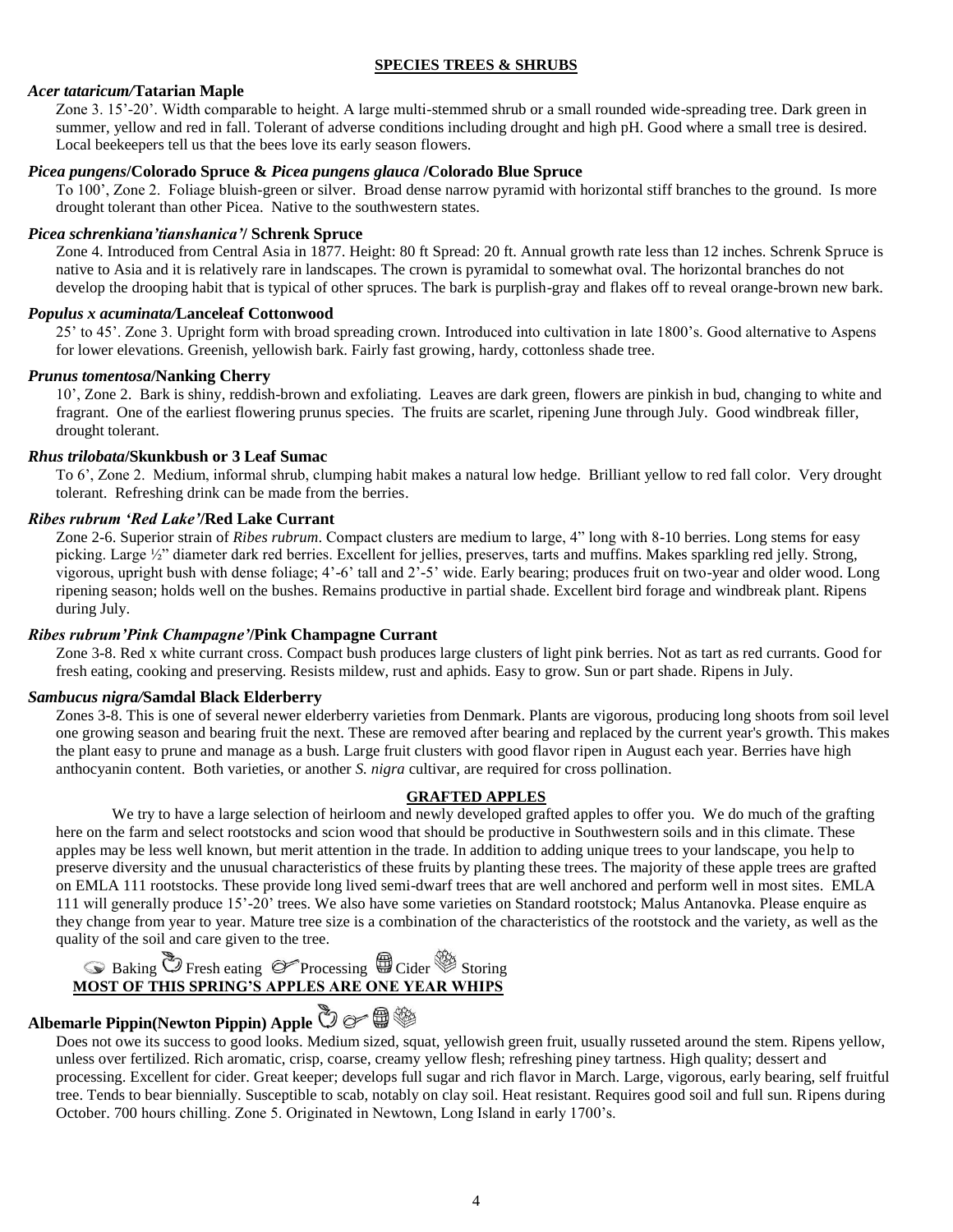## **Annie Elizabeth Apple**

Deep maroon blooms. Green-gold skin flushed orange-red with many short red stripes. White flesh has sharp flavor with an underlying sweetness. Excellent for stewing and baking. Highly vigorous. Ripens early to mid-October. Originated in England around 1857.

## **Centennial Crabapple**

Wealthy x Dolgo crab. Oval, bright scarlet over yellow fruit. Crisp, juicy, white flesh. Sweet, almost nutty flavor. Good for canning, jelly or fresh eating. Small, compact, natural dwarf tree with horizontal branches. Heavy crops of red flower buds, snowy white blossoms, 1.5 to 2" fruit. Highly scab resistant. Midseason bloom makes it an excellent pollinator for all other apple varieties. Ripens in mid-August. Zones 3-9. Introduced by the U of Minn in 1957.

### **Chestnut Crabapple**

Malinda x Siberian Crabapple. Large cooking and dessert crabapple. Attractive, reddish bronze fruit. Crisp, juicy, sweet flesh with a pleasing nutlike flavor. Excellent fresh. Vigorous tree is upright but a little weeping. Large white blossoms with good shape and aroma; medium pollen producer. Fruit hangs well and ripens over a long period. Annual bearer. Cedar apple rust resistant. Hardy to –50 degrees F.

## **Claygate Pearmain Apple**  $\bullet \infty \oplus \text{ s.t. }$

Good size, brown russeted fruit with beautiful splash of crimson in the sun. Crisp, juicy, yellowish flesh. Rich sugary flavor like the Ribston Pippin. Good keeper; excellent bearer. Ripens late. Zone 6. Fine old English apple found growing in a hedge in the hamlet of Claygate in Surrey before 1820.

## **Connell Red Apple**  $\bullet$  $\circledcirc$  $\circledcirc$

Red sport of Fireside. Macintosh x Longfield. Large, round, solid red fruit. Sweet, mild, perfumed flesh retains its parent's distinctive flavor; better color. Smaller percentage of small apples. Excellent for eating fresh or cooking. Remarkable keeper, holding its juice and crisp texture into April. Tree is a heavy annual bearer. Ripens in October. Hardy to Zone 4. Discovered in Dunn County, Wisconsin. Introduced in 1957. Susceptible to Fire Blight.

## **Crimson Beauty Apple**

Fameuse family. Red striped fruit. Juicy, white flesh. Nice tart flavor. Good for sauce and cooking. Productive, early bearing tree. Ripens very early, about 8-10 days ahead of Lodi. Hardy to -50 degrees F with occasional winter injury.

### Crimson King Apple **①** 母

English Cider apple which is also excellent for fresh eating. Bright crimson skin. Tart flavor. A light fruity cider is produced from the acidic, non-astringent juice. Triploid. Ripens November. First propagated by John Toucher of Bewley Down, Somerset, England, late in the  $19<sup>th</sup>$  century.

## **Deacon Jones Apple**

Possible seedling of Yellow Belleflower. Yellow skin with red. Yellow, firm, juicy flesh with mild flavor. Stores well. Late season ripening. Zones 3-6. Originated in PA around 1892.

## Liberty **Apple ● or も**

Most disease resistant apple ever developed. Medium to large, bright, shiny, McIntosh type fruit with 90% red blush. Crisp, juicy, light yellow flesh. Sprightly flavor. Good for eating fresh, cooking, canning, or desserts. Stores until February. Flavor intensifies in storage. Hardy, spreading, vigorous, heavily spurred, productive tree; annual bearer. Sets heavy fruit loads, resulting in small fruit; requires thinning. Resistant to scab, fire blight, mildew and cedar-apple rust. No spraying needed. Ripens early October. Requires 800 hours of chilling. Hardy in Zones 4-8. Released from the New York Station in 1978.

## **Macoun Apple**

McIntosh x Jersey Black. Size and shape like McIntosh; more striped with deeper red coloring. Dark purplish red blush over green background. Firm, aromatic, white flesh. High quality, all purpose, dessert apple. Good for local markets, not for shipping. Medium size, vigorous, hardy, spur type, productive tree. Upright habit; needs training to develop a spreading top. Must thin to maintain fruit size and annual bearing. Very resistant to fire blight. Blooms late. Ripens several weeks after McIntosh. Requires 600 hours of chilling. Hardy to zone 4. Developed at the Geneva Station. Introduced in 1923.

## **Maiden's Blush Apple & drying**

One of the oldest American apples. Flat, perfectly round fruit. Thin, tough, smooth, waxy, yellow skin with crimson blush. Crisp, tender, white flesh with maybe a slight yellow tinge. Fine for cooking, eating fresh, drying or making cider. Vigorous grower; bears early and annually. Subject to scab. Long harvest period. Ripens from mid-August to mid-September depending on location. Hardy to -50 degrees F with occasional winter injury. Original tree traces back to New Jersey prior to 1817. Susceptible to Fire Blight.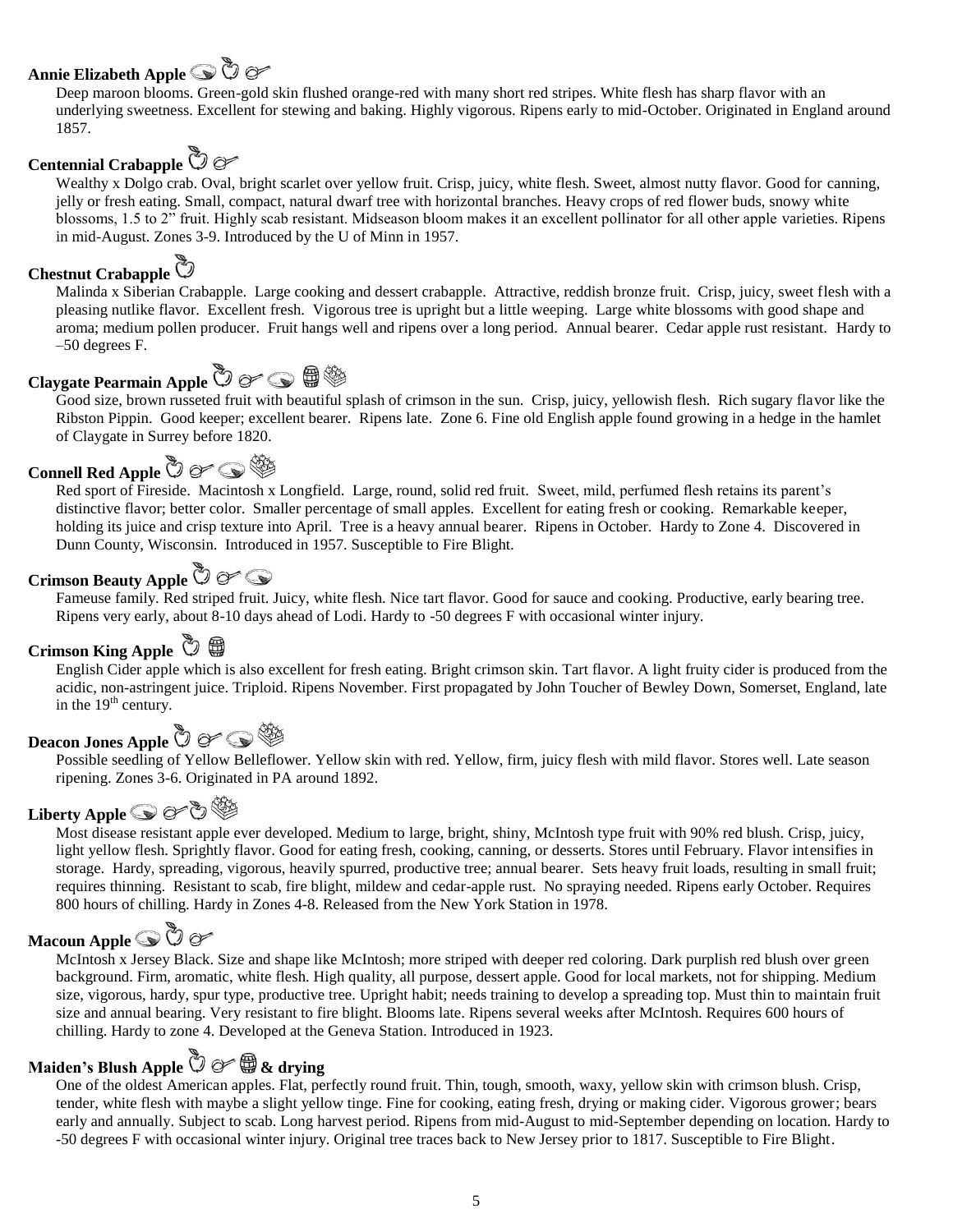### **Muscat de Bernay Apple**

Bittersweet type hard cider apple from Normandy, France. Zone 5-9. Requires cross pollination, ripens midseason. Fair storage. From Normandy, France.

## **Northern Spy Apple <b>③** ⑦ *o*<sup>></sup> 母 <sup>③</sup>

Large, round, often flattened greenish yellow fruit flushed and striped pinkish red with a delicate bloom and occasional russet patches. Fine grained, rather firm, very tender, crisp, juicy yellowish flesh. Tart, aromatic sub-acid flavor. Excellent all purpose apple, good keeper. Very large, vigorous, productive, upright tree; tends to bear biennially. Blooms late Requires pollination. Ripens late October. Zone 3-9. Seedling discovered about 1800 in East Bloomfield, New York.

## **Sops of Wine Apple**

Old English cider and culinary apple. Medium to large fruit. Greenish yellow skin overspread with purplish red, mottled and splashed and sometimes striped with dark carmine. Soft, fine grained, juicy, yellowish flesh is often stained with pink or flecked with red. Aromatic, mild, subacid flavor. Highly regarded for cooking, cider and apple wine. Good dessert apple as well Fair storage ability. Medium to large tree bears early and reliably. Requires cross-pollination. Mid-season bloom. Ripens August -September depending on location. Introduced 1832. Hardy zones 5-9.

## Starkey Apple **● o** うや の

Thought to be a seedling of Ribston Pippin. Not to be confused with Stark. Large fruit striped and splashed with bright red over a yellow background. White flesh. Among the best for winter storage. Hardy, regular bearer. Ripens in early October. Reaches its best flavor near Christmas. Zones 4-5. Originated in Vassalboro, Maine on the farm of Moses Starkey around 1820.

## **Virginia Crabapple ⑦** *o* ●

AKA Hewes. Small fruit, 1.5". Dark green skin covered with dull, purple-red and many large white dots. Translucent, yellow flesh with strong, musky flavor. Produces a clear dry cider which is excellent on its own and used in cider blends. Productive tree is a good pollinator. Ripens September to October. Good keeper. Zones 3-7. Exact origin date is unknown. One hundred year old Hewes crab trees were discovered in Virginia in 1817.

### Wickson Apple *o*<sup>つき</sup>

Newtown(Albemarle Pippin) x Esopus Spitzenburg. Excellent cider apple. Small yellow and red fruit up to 2 in. diameter. Very sweet, up to 25% sugar, but a pronounced acid tang. Highly flavored juice. More crab than apple. Hardy to Zone 3. Albert Etter named this fruit after E.J. Wickson, distinguished California pomologist. Introduced in 1944.

### **Winthrop Greening Apple <b>③** & ②

Late summer-fall apple that was popular throughout central Maine as late as 1920; now all but unknown. Flat-oblate fruit measures 3-1/4 " across. Light green skin is washed with red-orange and small greenish dots and ribs of russeting, usually with a patch of russet radiating from the stem. Interesting sweet flavor. Crunchy flesh with medium-low acidity. Shy bearer. Hardy to Zone 4. Originated on the Ichabod Howe farm, Winthrop, Maine before 1800.

#### **GRAFTED TART CHERRIES**

Tart cherries are natural dwarves and can be planted on 10' centers. Sweet cherries will be quite large and should be planted on 15' to 20' centers.

### **Mesabi – Pie or Tart Cherry**

Zone 4. Self fertile. Long stemmed, red fleshed fruits with sugar content half way between pie cherries and Bing. Pyramidal tree grows to 12'. Fruit resembles Meteor but pit is smaller. Blooms early May.

### **Meteor – Pie or Tart Cherry**

Montmorency x Russian variety. Large, oblong, bright red fruit resembles Montmorency. Tart, juicy, meaty flesh, colorless juice and a small, free pit. Natural genetic dwarf grows 8' to 12' tall. Moderately spreading with large, heavy, dark green foliage that shields fruit from sun scald and birds. Leaf spot resistant. Spur-type. Self-fruitful. Bears quite early. Blooms and ripens a week later than Montmorency in late June. Hardy to –50 degrees F.

### **GRAFTED PEARS**

Allow for at least 15'-20' diameter spacing for mature Pear trees. These pears are on either OHxF 333, or OHxF 87 rootstock -12' to 18' at maturity.

### **Clapp's Favorite Pear**

Very large, elongated, long necked, lemon-yellow fruit with dull red cheek and russet specks. White flesh is high quality, fine grained, very sweet and highly flavored. Dessert and fresh eating pear that is also good for canning. Not a keeper. Should be picked when full size but still green; do not leave on the tree. Fruit will break down at the core if picked too late. Strong, sturdy, very hardy, vigorous tree. Susceptible to fire blight. Ripens early August. Annual bearer. Hardy to Zone 4.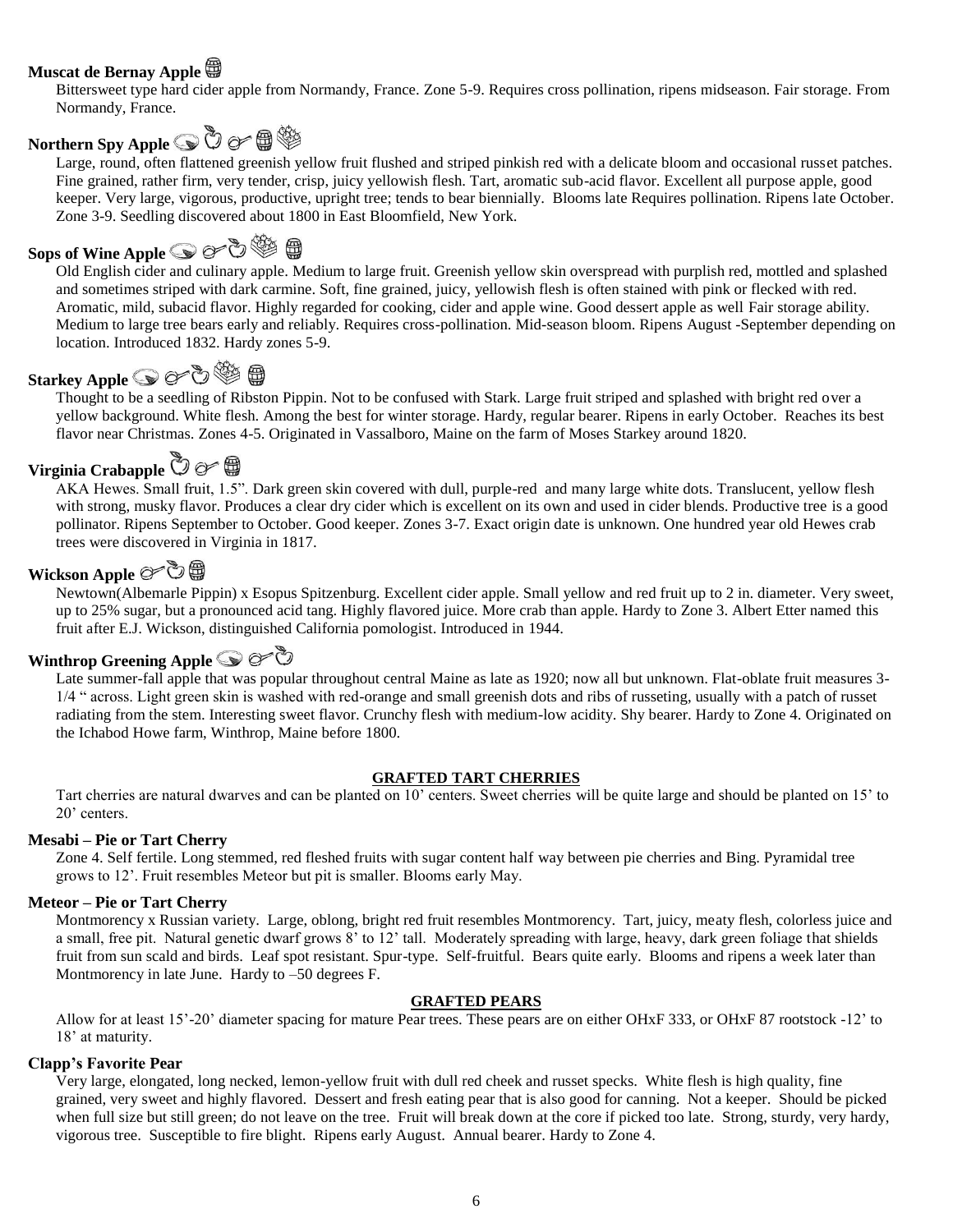### **Summercrisp Pear**

Recognized for many years as the hardiest in the collection at the University of Minnesota Research Station. Free of fire blight. An annual bearer. Fruit is pyriform in shape,  $2 \frac{1}{2}$  to 3" in diameter and 3 to 3  $\frac{1}{2}$ " long. Blooms early in May. The fruit should be harvested in mid-August when crisp and still green with a red blush. Fruit harvested at that time is sweet and crisp and may be stored up to two months. Zone 4.

### **PRICES AND DELIVERY**

Everything described in the catalog but not listed here, including fruit trees, is priced by caliper. All the grafted fruit trees listed in the catalog are available at this printing, although some quantities are very limited. We try to keep our website www.tooleystrees.com, up to date. Delivery is \$3.00 per loaded mile at this printing. Prices and availability subject to change. All plants are in fabric root bags.

#### WE DO NOT ACCEPT CREDIT CARDS. PAYMENT IN CASH OR CHECK ONLY PLEASE

| Caliper prices:                                   |                           |
|---------------------------------------------------|---------------------------|
| Under 1/2" One year whip . \$50.                  | $1/2$ " $-3/4$ "<br>\$65. |
|                                                   |                           |
| Latin Name/Common Name                            |                           |
| Acer tataricum/Tatarian Maple                     | \$34                      |
| Picea pungens/Blue Spruce or CO Spruce 7 gal      | \$60                      |
| Picea pungens/Blue Spruce or CO Spruce 15,20 gal  | \$80                      |
| Picea schrenkiana'tianshanica'/Schrenkiana Spruce | \$90                      |
| Populus x acuminata/Lanceleaf Cottonwood          | by caliper                |
| Prunus/ Sand, Nanking cherry                      | \$34                      |
| Rhus trilobata/Skunkbush, 3 leaf Sumac            | \$34                      |
| Ribes rubrum/ Currants                            | \$34                      |
| Sambucus sp./ Elderberries                        | \$34                      |
|                                                   |                           |

### **The Basics of Keyline Planning**

The keyline design is unique to each property and will be formulated from evaluation of water movements over the land, with the idea of controlling and making use of this resource in the management of the land.

The keypoint occurs at the base of the steepest part of the slope in the center line of a valley. This is the fall line path that water currently follows.

The keyline of a valley is a contour line that runs through the keypoint. The ends of the keyline are where the contour changes direction from the valley to the ridge.

Water movement over the land and the land's features are directly related to each other, and water resources can only be used if they can be controlled.

Other factors such as climate, geology and rainfall patterns historically determined the land's topography. Controlling water is the main focus in keyline planning as this is one variable which can be manipulated.

#### **Keyline Cultivation**

Once the keypoints and keylines have been identified, the control of water movement over the land can be achieved through a keyline pattern of cultivation.



mechanical method (Illustrat Permaculture; A Designers' Manual).

Figure

By cultivating parallel to identified keylines, both above and below the line, a cultivation pattern is developed which spreads the runoff evenly across the uplands and does not allow the water to follow its natural path and concentrate in the valleys. This aids in the stabilization of the valley and increases its ability to resist erosion.